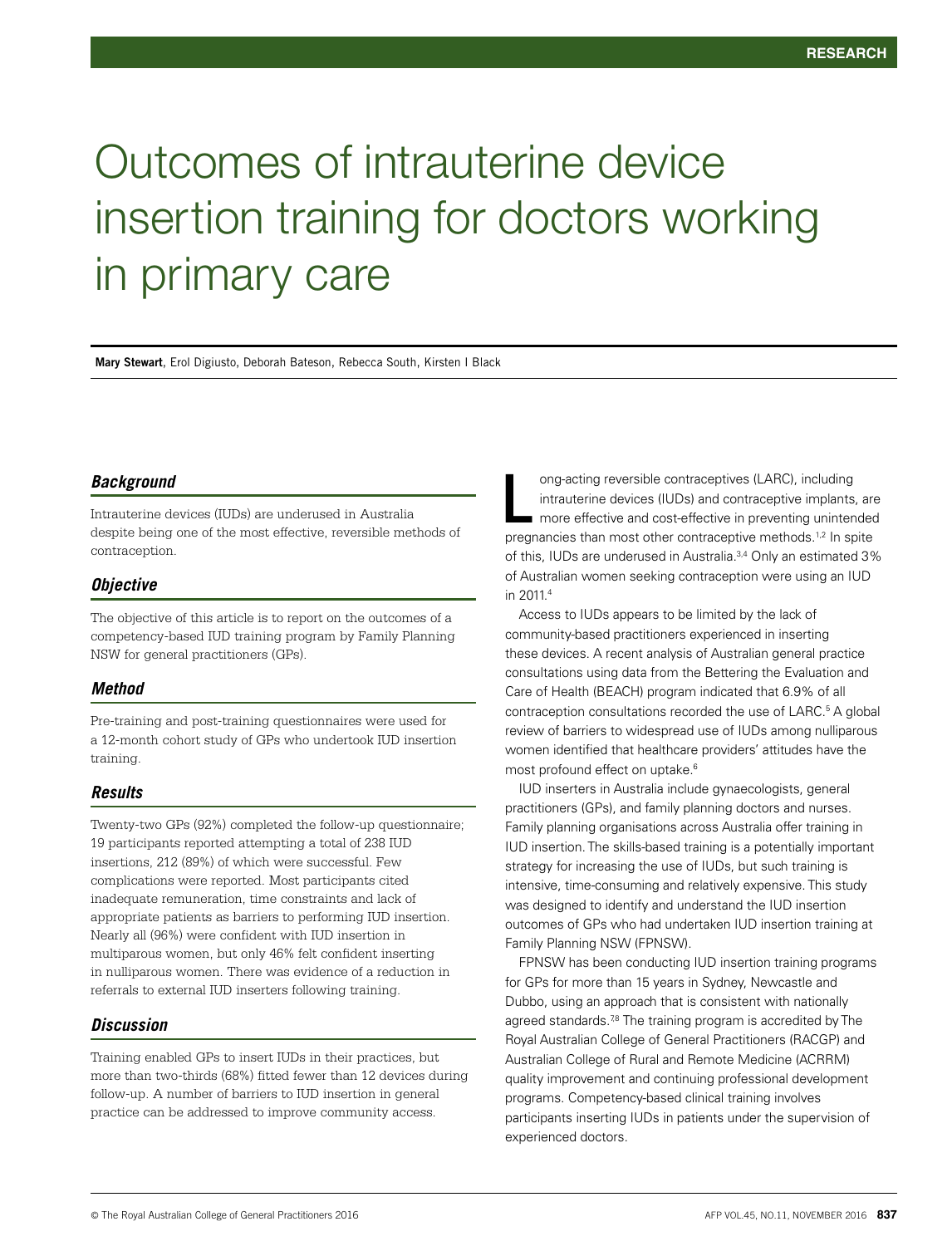# **Methods**

All doctors who enrolled in FPNSW's IUD insertion training programs in 2012 were invited to participate in the study by completing a pre-workshop questionnaire and a follow-up questionnaire 12 months after completing training. The doctors completed training between April 2012 and February 2013. Follow-up data were collected between June 2013 and April 2014.

The questionnaires examined relevant knowledge, attitudes and barriers to IUD insertion that the doctors anticipated or experienced. The follow-up questionnaire also collected numbers and outcomes of insertions, including adverse events and referrals to external IUD providers. The questionnaire was developed specifically for this study, informed by a review of the literature and piloted internally. The full questionnaire is available in Appendix 1 (available online only).

A comprehensive, evidence-based approach to follow-up was implemented.<sup>9</sup> This included personalised emails and letters, including paper or electronic options, a gift card to thank participants for their time and follow-up phone calls when necessary.

Data were analysed using SPSS version 19. Normality test was applied for continuous data to examine the distribution. For normally distributed data, differences between means were examined with t-tests; for non-normally distributed data, the Mann–Whitney U test was used to examine the difference between groups. Changes in proportions over time were examined with McNemar's tests. An effect was considered statistically significant if a two-tailed test resulted in a *P* value <0.05.

Ethics approval was obtained from FPNSW's ethics committee (reference 2011-08).

# **Results**

Thirty doctors were enrolled in three IUD insertion training programs, which began in March, July and October 2012. One doctor did not consent to participate in the study

and two consented but did not complete the training course. Three other doctors completed the training program, but not within the follow-up time frame. All but one of the enrolled doctors were female, and the sole male participant did not complete training within the follow-up time frame. This left 24 (female) eligible doctors, aged 28–54 years (mean: 42 years of age), to be followed up. Twenty-one doctors worked in private general practice (one also worked in an FPNSW clinic) and one in the Royal Flying Doctor Service remote women's clinics. One other doctor worked in a hospital and another at a university health service.

None of the doctors were inserting IUDs in their current practice. Seven doctors previously inserted IUDs in Australia or overseas and 16 had never inserted IUDs. Eight were working in practices with other doctors who were IUD inserters.

In the pre-training questionnaire, participants agreed with a variety of listed reasons for undertaking training, including:

- desire for new knowledge and skills 13 doctors
- patient demand nine doctors
- difficulty in referring to local IUD providers – five doctors.

Of the 24 doctors who completed the training, 18 (75%) provided both pretraining and follow-up data; 22 (92%) provided follow-up data.

# Post-training IUD insertion activity

In the follow-up questionnaire, participants were asked about the number of IUD insertions undertaken in the past 12 months. Nineteen of the 22 participants (86%) who provided follow-up data reported undertaking at least one IUD insertion in that period. Seven participants (32%) reported that they had undertaken 12 or more insertions. In total, the participants undertook 238 IUD insertions (70% hormonal IUDs) during the follow-up period (median = 5.5; interquartile range [IQR] = 15); 212 insertions (89%) were reported to be successful (median  $= 4.5$ )  $IQR = 14$ ; Figure 1).

Participants with previous inserting experience undertook a median of 10 insertions (IQR: 14) during the followup period, compared with a median of five ( $IQR = 11$ ) by participants without such experience. This difference was not statistically significant (*Z* = 0.815;  $P = 0.415$ .

Participants who worked in clinics where IUDs were being inserted by other clinicians at the practice at the start of their training (median =  $9$ ; IQR = 15) were not significantly more likely to be inserting IUDs at 12 months post-training than those in practices without IUD inserters (median = 5; IQR = 9; *Z* = 0.823;  $P = 0.41$ .



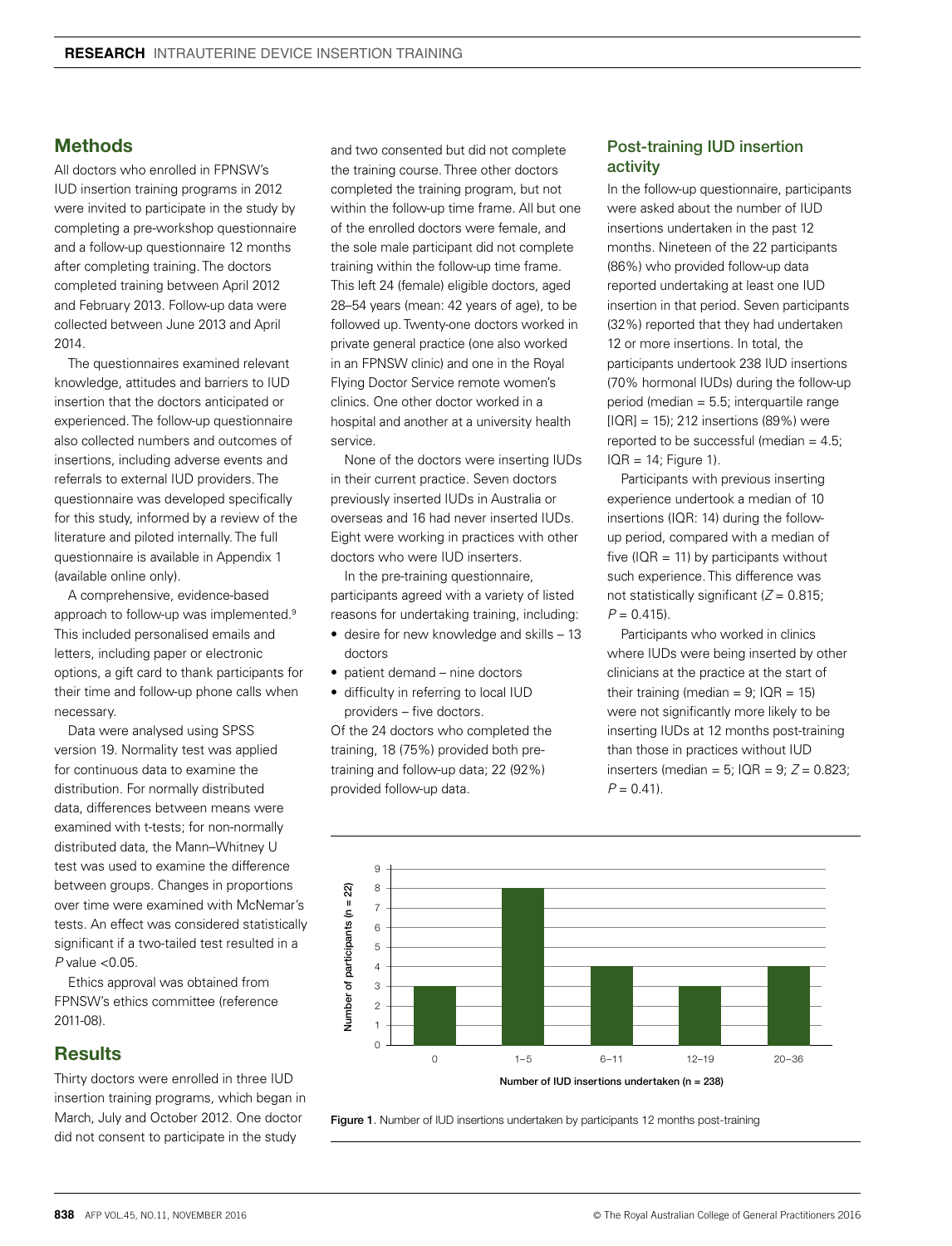# Problems encountered with IUD insertions

Only a few problems related to IUD insertion were reported during the 238 insertions. The most common was uterine sounding problems (10 cases), followed by IUD technical problems (five cases) and vasovagal reactions (four cases). Two IUDs were reported to have been malpositioned and five were reported to have been expelled. There were no reported cases of infection or perforation.

# Barriers to inserting IUDs

Participants were asked about barriers to inserting before and after their training (Table 1). There was a statistically significant increase in the perception that IUD insertion was not cost-effective for their practice but no significant difference in the other reported barriers. Of the 22 participants who provided follow-up data, 20 (91%) identified one or more barrier to inserting IUDs, and eleven (50%) identified two or more barriers.

In the follow-up questionnaire, the participants completed five-point Likert scales to rank their confidence and skill in inserting IUDs. Confidence was greater for hormonal IUDs and for multiparous women. Nearly all participants (96%) were confident in inserting hormonal IUDs in multiparous women; 64% indicated confidence for copper IUDs in multiparous women; and 46% for hormonal IUDs in nulliparous women. Only one-quarter (24%) indicated confidence in inserting copper IUDs in nulliparous women (Table 2).

In the follow-up questionnaire, participants were asked to estimate the number of patients they referred to other practitioners to have IUDs inserted in the three months before starting IUD insertion training (multiplied by four to give a 12-month estimate), and in the 12 months post-training. Eighteen participants (82%) estimated that they made fewer referrals in the 12 months post-training (median  $= 2.5$ ;  $IQR = 16$ ) than in the three months pretraining (median =  $20$ ; IQR =  $28$ ). The difference was statistically significant (*Z* = 3.251; *P* = 0.0011).

# **Discussion**

With a 92% follow-up rate, this study is one of few that have provided data regarding outcomes of IUD insertion training. Our training program was successful in supporting GPs who were not currently inserting IUDs in their practice to implement this skills-based practice in their setting. It has been suggested that doctors who insert IUDs need to insert at least 12 per year to maintain their skills.10,11 The 22 doctors in this study undertook 238 IUD insertions in the 12-month follow-up period. However, only seven (32%) achieved 12 or more insertions in that time frame. The number of insertions undertaken was not significantly associated with previous inserting experience or working with other IUD-inserting doctors. Insertion attempts in this study were successful in 212 cases

| Table 1. Number of doctors who predicted (pre-training) or reported (post-training) having experienced specific barriers |  |
|--------------------------------------------------------------------------------------------------------------------------|--|
| to inserting IUDs                                                                                                        |  |

|                                             | Number of doctors (paired pre-post samples, $n = 18$ ) | <b>Significance of difference</b><br>(P value, McNemar's test) |       |
|---------------------------------------------|--------------------------------------------------------|----------------------------------------------------------------|-------|
| <b>Barrier</b>                              | Pre-training (n)                                       | Follow-up (n)                                                  |       |
| Lack of cost-effectiveness for the practice |                                                        | 8                                                              | 0.016 |
| Time constraints                            | 3                                                      |                                                                | 0.130 |
| Lack of suitable patients                   |                                                        | 6                                                              | 0.063 |
| Level of confidence inserting unsupervised  | 3                                                      | 5                                                              | 0.730 |
| Lack of equipment                           |                                                        | 3                                                              | 0.290 |
| Need for nurse assistance                   | 3                                                      | З                                                              | 1.000 |

#### Table 2. Confidence in inserting IUDs at the 12 months follow-up

| <b>Clinical scenario</b>                                                                     | <b>Number of 'Strongly</b><br>agree'/'Agree' (%) | 95% confidence interval |
|----------------------------------------------------------------------------------------------|--------------------------------------------------|-------------------------|
| I have confidence and skills to insert hormone bearing IUDs (Mirena) in<br>multiparous women | 21/22 (96%)                                      | 0.772-0.999             |
| I have confidence and skills to insert copper IUDs in multiparous women                      | 14/22 (64%)                                      | 0.407-0.828             |
| I have confidence and skills to insert hormone bearing IUDs (Mirena) in<br>nulliparous women | 10/22 (46%)                                      | $0.244 - 0.678$         |
| I have confidence and skills to insert copper IUDs in nulliparous women                      | 5/21(24%)                                        | 0.082-0.472             |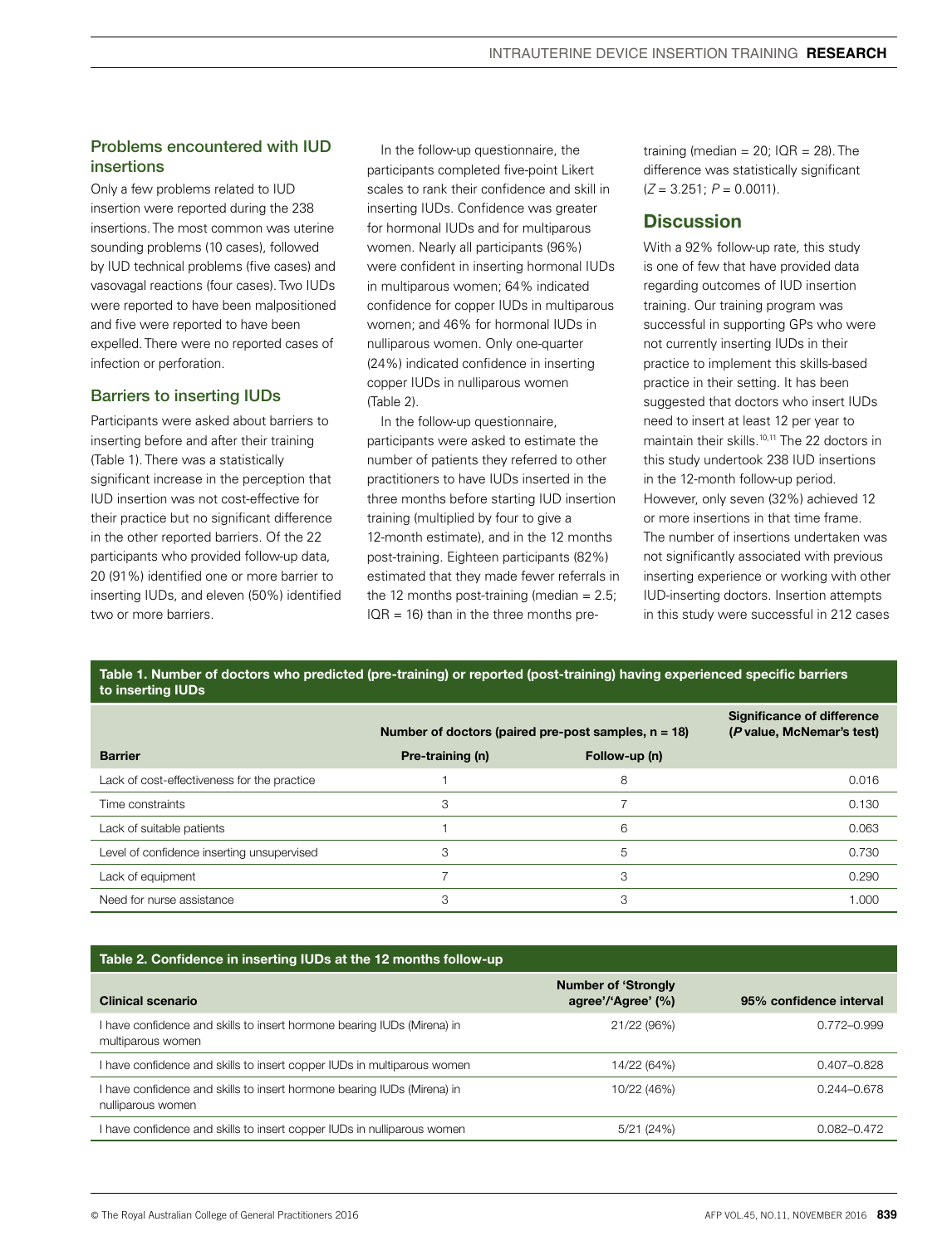(89%), which is slightly lower than rates reported among experienced inserters. A comparison with our findings is provided by a study of 996 IUD insertion attempts by experienced doctors at Family Planning Queensland and FPNSW clinics, of which 95.5% were successful.12 Six other studies reported success rates by various healthcare practitioners ranging from 95.2 to 99.5%.13–18

Our study participants reported a low incidence of complications associated with their insertions. However, many of our participants indicated lack of confidence regarding IUD insertions in nulliparous women. There is mixed evidence for the difficulty of inserting IUDs in nulliparous women. Three previous studies recorded successful insertion rates of 6–9% higher among parous women than nulliparous women.12,17,19 However, two other studies of IUD insertions in nulliparous women recorded success rates of 95%18 and 96%,15 and another study reported a 99% insertion success rate with young university students.<sup>13</sup> Three further studies found only small differences between parous and nulliparous women in terms of clinicians' ratings of insertion difficulty.12,14,16 It may be that increased practise improves confidence. Additionally, a lack of confidence in inserting copper IUDs is likely to reflect the higher usage of hormonal IUD among women, and the fact that the techniques for each are different.

In order to build and maintain confidence in IUD insertion, including insertion in nulliparous women and the use of copper IUDs, there may be a role for an expansion of designated IUD clinics at family planning clinics and clinics attached to public hospital outpatient departments. This could increase IUD insertion opportunities for trained primary care doctors as well as access for women. This model would also facilitate the creation of a community of practice of IUD inserters.

Nearly all participants reported encountering barriers to incorporating IUD insertion into their practice. These included cost barriers in their practices, time constraints and low patient numbers. Remuneration needs to be satisfactory for the time taken for training, preparation and the consultation itself. The Medicare Benefits Schedule (MBS) fee for IUD insertion is \$53.55. The fee for IUD insertion is relatively low considering the training and skill involved, the equipment required and the potential cost of having an assistant (eg practice nurse or assistant in nursing). In the UK, financial incentive schemes have been introduced to general practice that have increased the uptake of LARC methods.<sup>20</sup> The cost-effectiveness of training nurses to insert IUDs could also be explored.<sup>21</sup>

The lack of suitable patients reported by some participants needs to be further explored. In the FPNSW clinical setting, there is a high demand for IUD insertion appointments. Implementing referral pathways within primary care networks to GPs who are trained in IUD insertion could potentially increase access for women and support maintenance of skills.

Translation of training into practice may have been challenging for some of the participants. Alternative models where training is provided in the GP's own practice may have a role.<sup>22</sup> This may overcome confidence and implementation barriers.

Following their insertion training, participants reported that they referred significantly fewer patients to other practitioners to have IUDs inserted. There may be many factors at play such as recall bias and improved awareness of IUD suitability.

#### Limitations of the study

Although the response rate in the study was high, it only involved a small number of doctors, which limited analysis of some issues. Failure to detect a statistical difference may be due to a lack of statistical power. The data reported in this paper are based on recall and estimates rather than prospective collection or clinical file audit, and may have been affected by recall and social desirability bias. Other IUD insertion outcome studies that were based on file audit or did not specify their

follow-up contact rate have had similar limitations of possible under-reporting and missing data.14,17,19 Given that most of the study participants undertook small numbers of IUD insertions, we consider that recall would have been adequately accurate.

# Implications for general practice

The training of primary care practitioners is an essential step in ensuring that women requesting IUDs can have them inserted in a timely manner. GPs who undertook FPNSW's IUD insertion training program report high levels of confidence; however, there remain significant barriers to the delivery of such services after training. The main barriers are concerns about remuneration, time constraints and patient demand for services. The reported lack of confidence in inserting IUD in nulliparous women may reflect practitioners' concerns regarding potential difficulty or adverse events, as well as low community awareness. Increased awareness of the suitability of IUDs for nulliparous women is needed.

The issue of skill maintenance may be overcome by implementing referral pathways within primary care networks for GPs to refer patients to their colleagues.

Consideration can be given to other models of training and delivery of service to develop and maintain a primary care workforce that is competent and confident in providing IUD insertion. This is an important step in increasing access to and uptake of this method of reversible contraception that has the potential to decrease rates of unintended pregnancies.

#### Authors

Mary Stewart MBBS, DFSRH, MPH (Public Health), Senior Medical Officer: Research and Education, Family Planning, Ashfield, NSW. marys@fpnsw.org.au Erol Digiusto BSc (Hons), PhD, Senior Research Officer, Family Planning, Ashfield, NSW Deborah Bateson MA, MSc, MBBS, Medical Director, Family Planning, Ashfield, NSW; Clinical Associate Professor, Discipline of Obstetrics, Gynaecology and Neonatology, University of Sydney, Camperdown, NSW Rebecca South MBBS, FRACGP, DRANZOG, IUD Training Coordinator, Family Planning, Ashfield, NSW; General Practitioner, The Leichhardt General Practice, Leichhardt, NSW